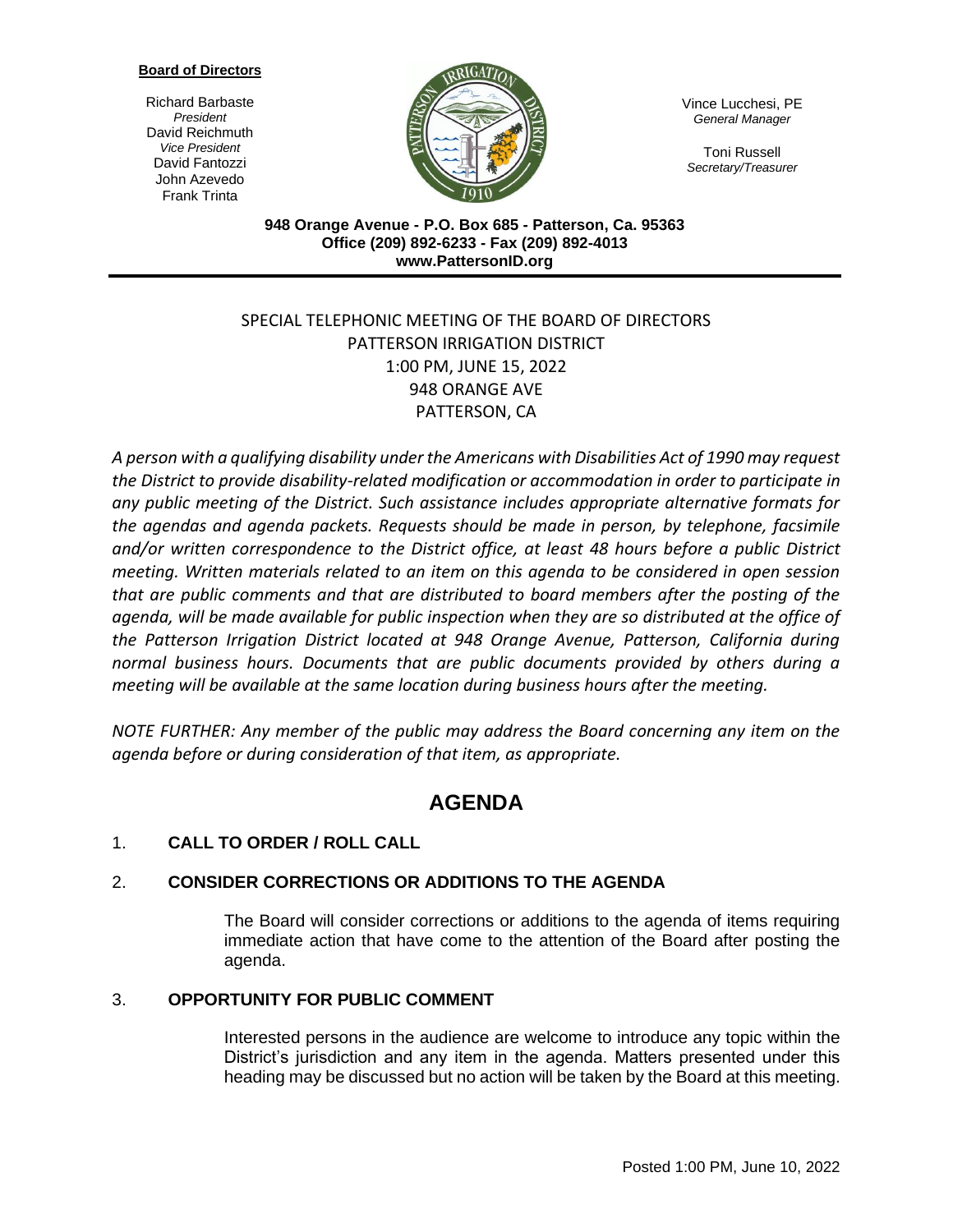Speakers shall limit their comment to no more than 3 minutes. The President may extend the time allowed for comment depending upon the Board's schedule.

#### **Consent Calendar**

*NOTE: All matters listed on the Consent Calendar are considered to be routine and noncontroversial and will be acted upon by a single action of the Board of Directors, unless a Board Member requests separate consideration of the item. If such a request is made, the item may be heard as an action item at this meeting.*

#### 4. **MINUTES**

The Board will consider approval of the minutes from the May 18, 2022 Board Meeting.

#### 5. **FINANCIAL STATUS**

- a) May 2022 Financial Status of the District will be reviewed
- b) May 2022 Disbursements of the District will be reviewed
- c) May 2022 Update to Reserves of the District will be reviewed
- d) May 2022 Budget to Actual

#### **Action Items**

- 6. **BOARD TO RECEIVE PRESENTATION OF 2021 AUDIT OF THE PID FINANCIALS AND TO CONSIDER ADOPTION OF THE 2021 AUDITED FINANCIAL REPORT**
- 7. **BOARD TO REVIEW AND CONSIDER RFP PROPOSALS FOR PHASE 2 DESIGN WORK FOR THE EAST WEST CONVEYANCE PROJECT ALSO KNOWN AS THE DMC PUMP STATION TO PROVIDE DIRECTION AND AUTHORITY TO THE EAST WEST FINANCING COMMITTEE TO PROCEED WITH FURTHER CONSIDERATION ON THE PROPOSALS AND TO AUTHORIZE THE GENERAL MANAGER TO EXECUTE AGREEMENTS WITH PREFERRED CONSULTANT BASED UPON RECCOMENDATIONS FROM THE BOARD OF DIRECTORS AND THE EAST WEST CONVEYANCE FINANCING COMMITTEE AND TO ADJUST THE CAPITAL IMPROVEMENT BUDGET BASED UPON THE PREFERRED CONSULTANT UTILIZING FUNDS FROM THE CAPITAL RESERVE ACCOUNT**

### **Report Items**

- 8. WATER DISTRIBUTION SYSTEM SUPERVISOR'S REPORT, Trinta
- 9. STATE AND FEDERAL AFFAIRS UPDATE, Lucchesi
- 10. ETHICS ANC SEXUAL HARRASSMENT TRAINING, Russell
- 11. DISTRICTWIDE TRAVELING SCREEN DISCUSSION, Lucchesi
- 12. SGMA UPDATE, Lucchesi
	- a) GSP Comments from DWR/SWRCB
	- b) Well Meter Policy Letter
	- c) GSP Implementation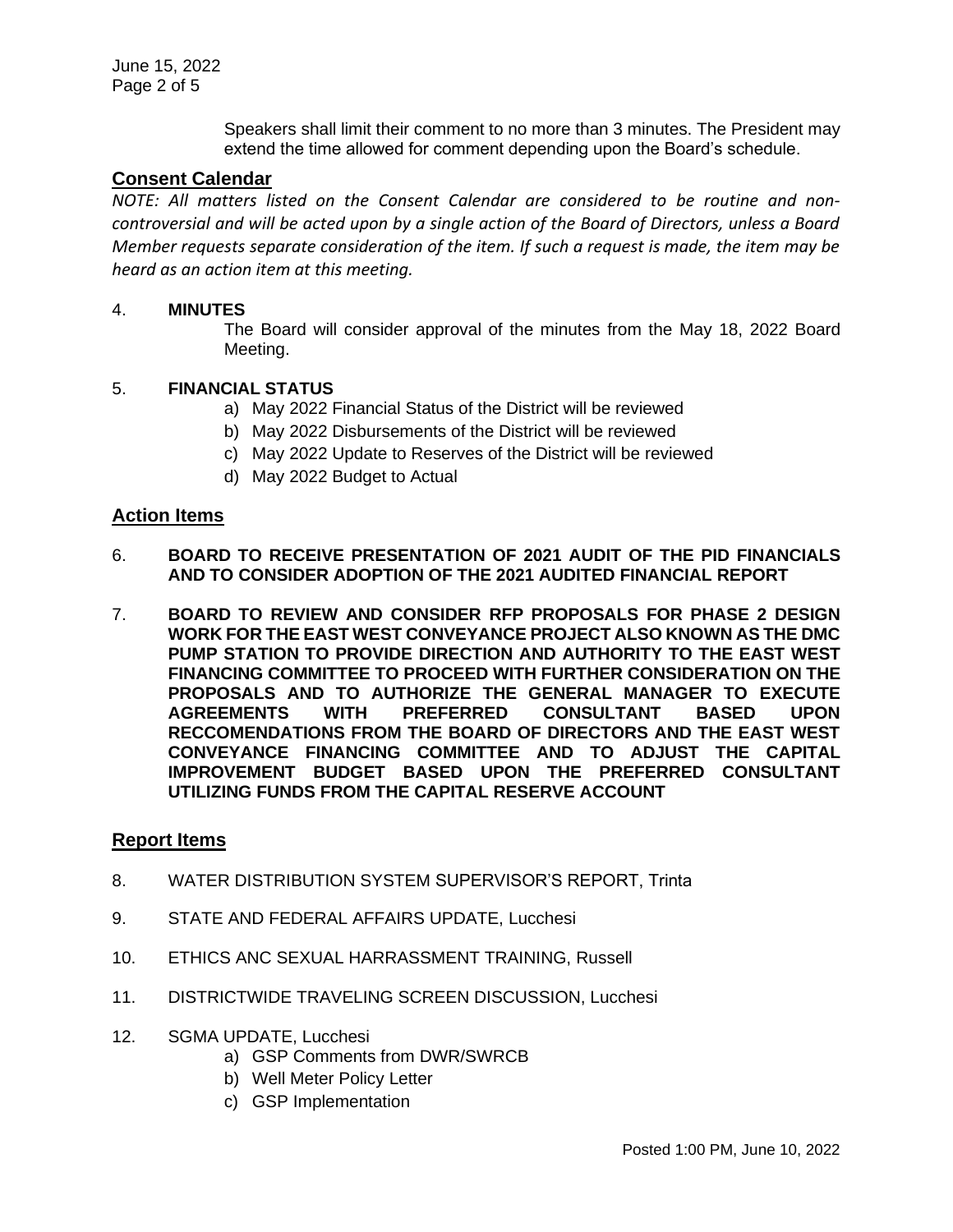#### 13. OUTSIDE AGENCY/ORGANIZATION REPORTS & UPDATES

- a) SLDMWA Activity Agreement Budget & Cost Re-allocation
- b) SLDMWA Activities
- c) IRWM/SWMP Update
- d) Drainage Authority Update
- e) SLDMWA SGMA Update
- f) FishBio Update
- g) Family Farm Alliance
- h) San Joaquin Valley Water Blueprint Effort

#### 14. MANAGEMENT REPORT

- a) Managers Briefing, The General Manager may provide miscellaneous updates or summaries of recent activities for the Patterson Irrigation District
- b) Administration Report
- c) Construction Report
- d) Projects Report
- e) Water Operations Report
- 15. DIRECTOR'S BRIEFING, for informational purposes only, members of the Board of Directors may ask questions or provide brief summaries of the District related issues or activities in which they are engaged that are not on the agenda and that are not before the Board for action. No action will be taken.

#### 16. **CLOSED SESSION**

- a. CONFERENCE WITH LABOR NEGOTIATORS (Government Code Section 54957.6) Agency Negotiator(s): Vince Lucchesi, General Manager and Ryan Reed, Downey Brand Represented Organization: Operations Employees (OE3)
- b. CONFERENCE WITH REAL PROPERTY NEGOTIATORS (Government Code Section 54956.8) Property: Water Agency Negotiator: Vince Lucchesi, General Manager Negotiating Parties: Cindy Kao, Valley Water Under Negotiation: Instructions to Negotiator will concern price and payment terms
- c. CONFERENCE WITH REAL PROPERTY NEGOTIATORS (Government Code Section 54956.8) Property: Water Agency Negotiator: Vince Lucchesi, General Manager Negotiating Parties: Dale Melville, South Valley Water Resources Authority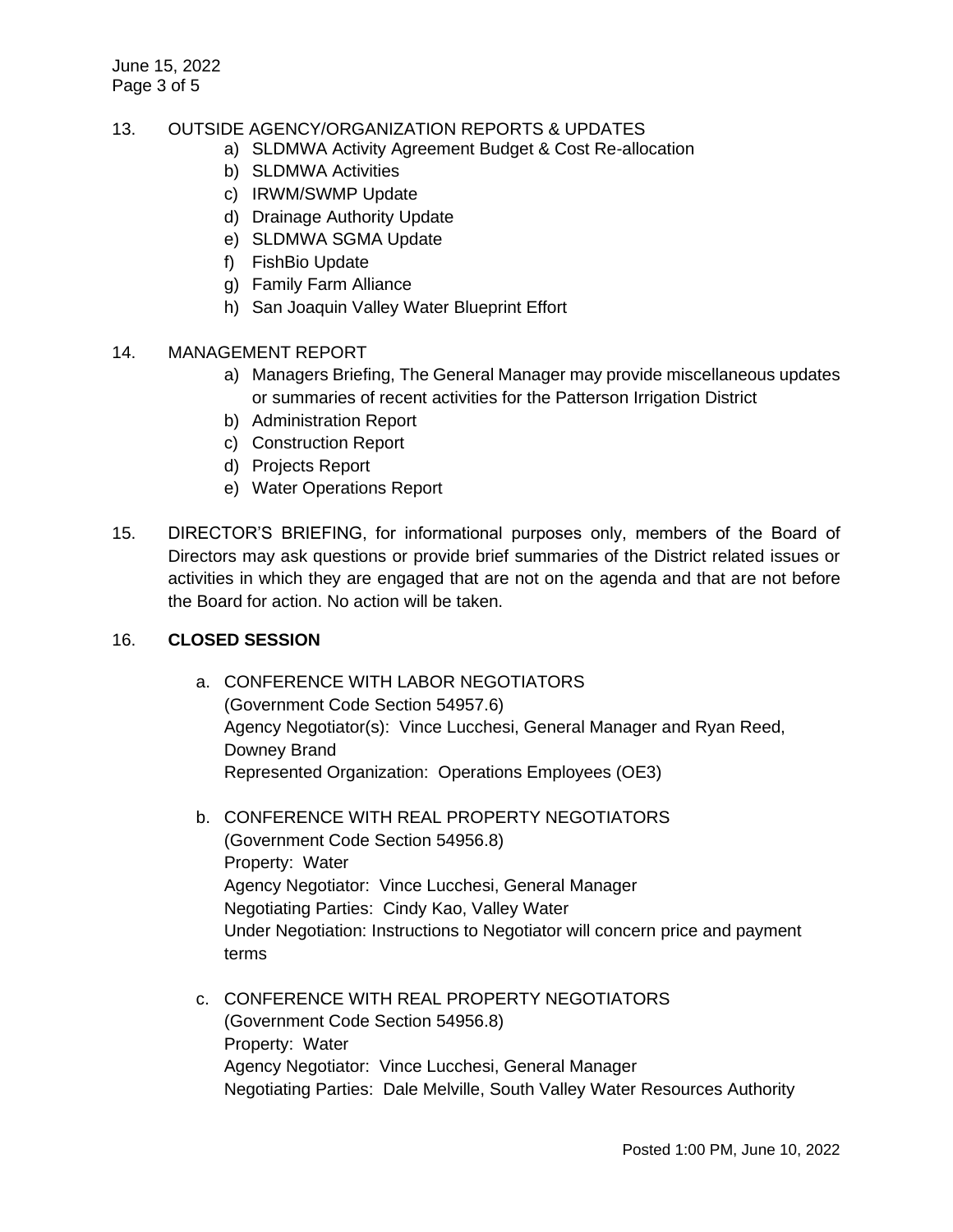Under Negotiation: Instructions to Negotiator will concern price and payment terms

- d. CONFERENCE WITH REAL PROPERTY NEGOTIATORS (Government Code Section 54956.8) Property: Water Agency Negotiator: Vince Lucchesi, General Manager Negotiating Parties: Jason Phillips, Executive Director Friant Water Authority Under Negotiation: Instructions to Negotiator will concern price and payment terms
- e. CONFERENCE WITH REAL PROPERTY NEGOTIATORS (Government Code Section 54956.8) Property: Water Agency Negotiator: Vince Lucchesi, General Manager Negotiating Parties: Jarrett Martin, General Manager, CCID Under Negotiation: Instructions to Negotiator will concern price and payment terms
- f. CONFERENCE WITH REAL PROPERTY NEGOTIATORS (Government Code Section 54956.8) Property: Water Agency Negotiator: Vince Lucchesi, General Manager Negotiating Parties: Ara Azhderian General Manager, Panoche Water District Under Negotiation: Instructions to Negotiator will concern price and payment terms
- g. CONFERENCE WITH REAL PROPERTY NEGOTIATORS (Government Code Section 54956.8) Property: Easement on APN 027-002-008 Agency Negotiator: Vince Lucchesi, General Manager Negotiating Parties: David Gonzales, PID Landowner Under Negotiation: Instructions to Negotiator will concern price and payment terms
- h. CONFERENCE WITH LEGAL COUNSEL POTENTIAL LITIGATION (Paragraph (4) of Subdivision (d) of Government Code Section 54956.9) – 1 potential case(s)
- i. CONFERENCE WITH LEGAL COUNSEL EXISTING LITIGATION (Paragraph (1) of Subdivision (d) of Government Code Section 54956.9)
	- i. California Sportfishing Protection Alliance v Patterson Irrigation District GSA, Stanislaus County Superior Court Case No. CV-20- 001748